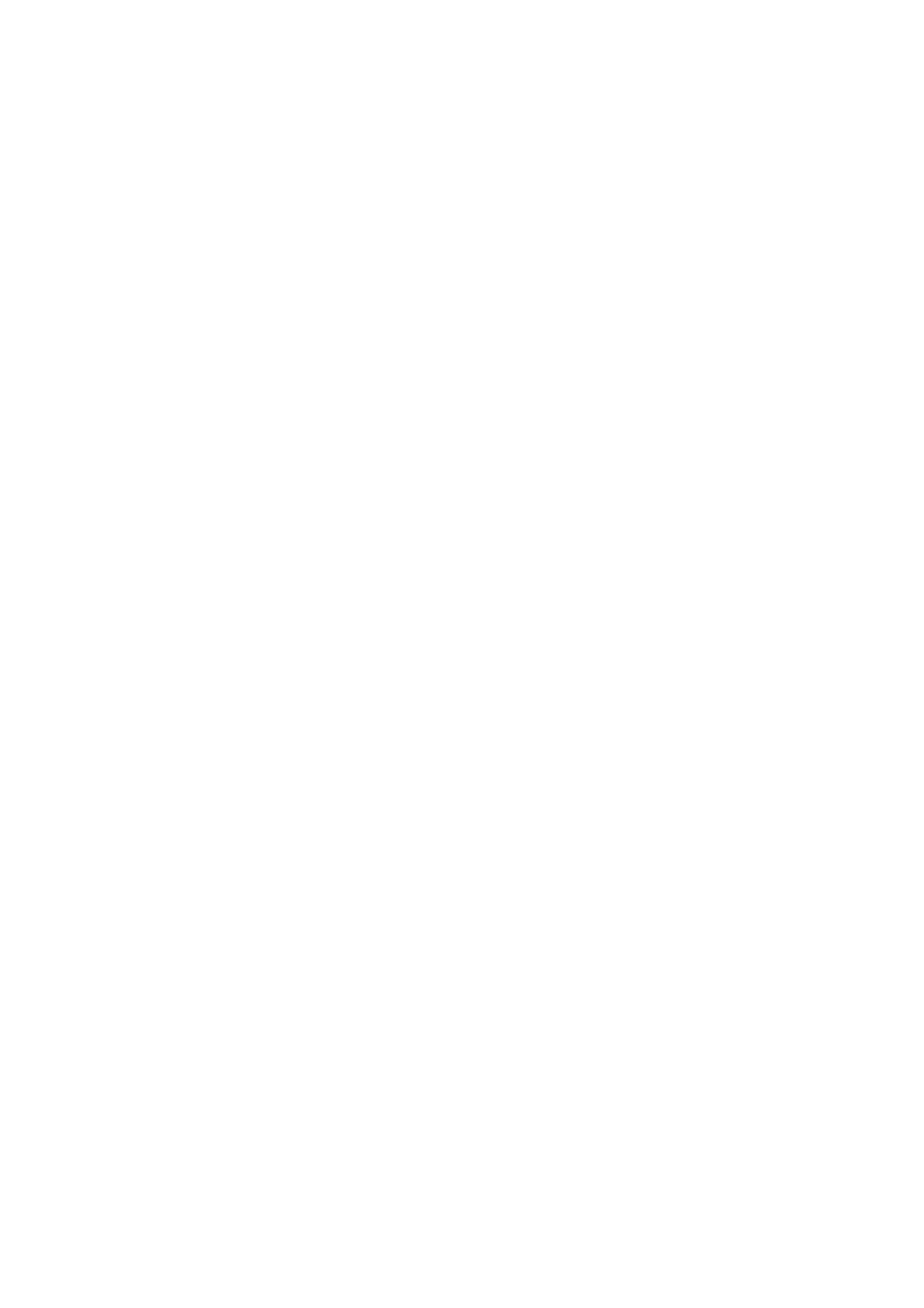#### INDEX

### 1 Data files

- 1.1 Core data
- 1.2 Replicate weights
- 1.3 Main results: tables and data used
- 2 Linking EFF2005-2008 panel observations
- 3 Variables
	- 3.1 Naming of the questionnaire variables in the Stata files
	- 3.2 Variables from questions with multiple answers
	- 3.3 Constructed total household income variables
	- 3.4 Shadow variables
- 4 Weights
- 5 Imputation
- 6 Standard error calculations

Appendix: Variables that have not been imputed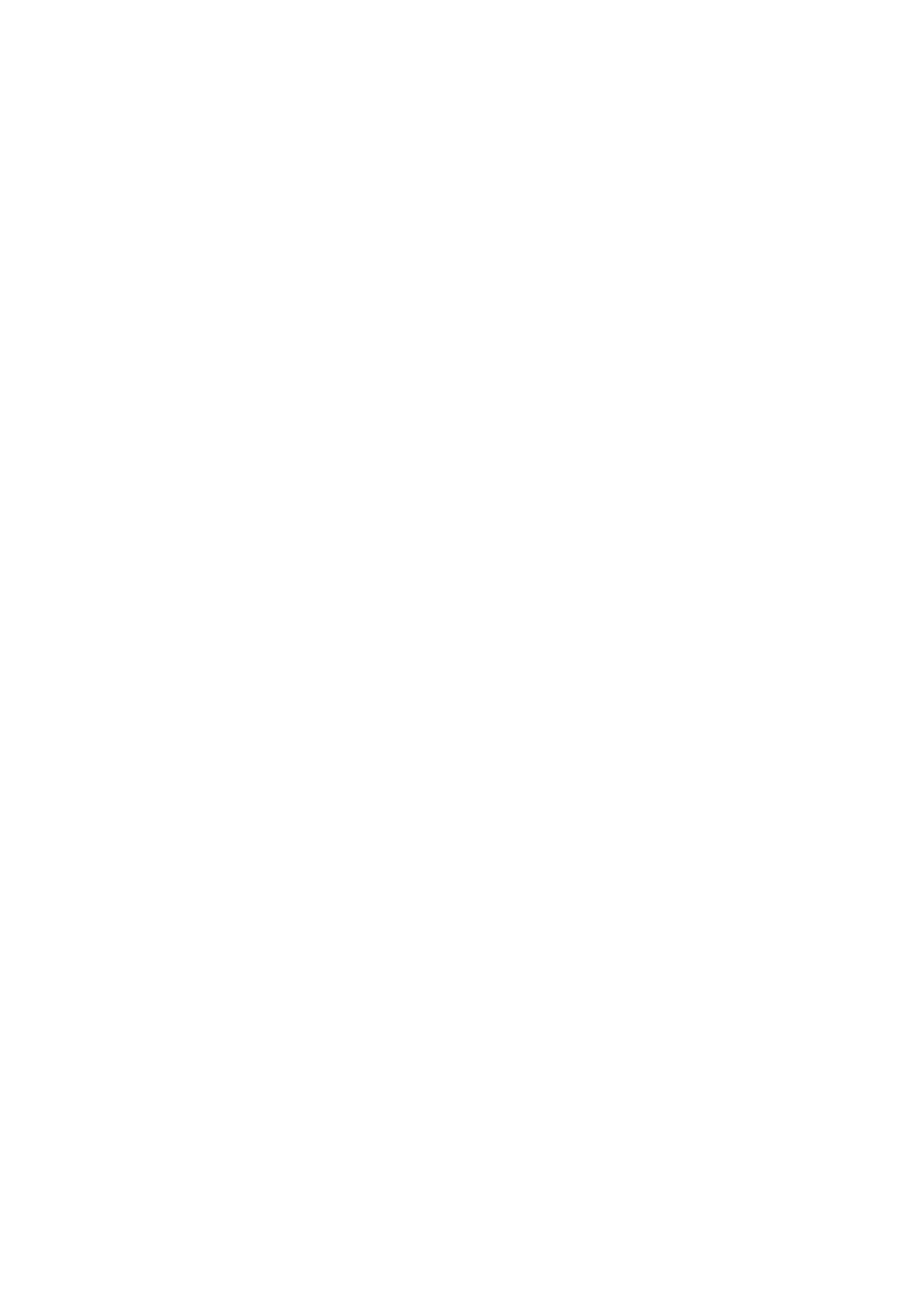#### 1 Data files

#### 1.1 Core data

All the data files are provided in Stata<sup>1</sup> and csv format. The delimiter used in the csv files is a semicolon (;) and the decimal separator is a dot (.).

 The files containing the EFF2008 data consist of the following: (i) five imputed data sets, (ii) data set with the shadow variables.

 Missing data in the survey have been imputed five times using a multiple imputation procedure. The corresponding data are stored into five separate files: effe\_2008\_imp1\_*type*.zip, effe\_2008\_imp2\_*type*.zip, effe\_2008\_imp3\_*type*.zip, effe\_2008\_imp4\_*type*.zip and effe\_2008\_imp5\_*type*.zip2 (*type*=dta, csv).

 Each effe\_2008\_imp*i*\_*type*.zip (*i*=1, 2, 3, 4 and 5) file contains the following: other\_ sections\_2008\_imp*i*.*type*: all sections of the questionnaire except section 6 section6\_2008\_imp*i*.*type*: section 63 .

 There is also a file, common to all five imputations, containing shadow values of the original variables (sombra\_2008.*type*). The purpose of this file is to provide as much information as possible about the original state of the variables. Each variable in the survey has a shadow variable that reflects the information content of the primary variable (see below sub-section 3.4 for more details).

 The household identifier variable common to all datasets is: h\_2008. Note that the sample unit is the household.

#### 1.2 Replicate weights

We provide replicate weights to enable users taking into account sampling design features in the estimation of the sampling variances (see below some comments about the use of replicate weights for the calculation of variances).

 Three files are available: (i) replicate\_weights\_2008.*type* contains 999 replicate crosssection weights (wt3r\_*i*, *i*=1,…, 999) and 999 multiplicity factors (ntimesr\_*i*, *i*=1,…, 999)4 , (ii) replicate\_pan1weights\_2008.*type* contains 999 replicate 2005 longitudinal weights (wtpan1r\_*i, i*=1,…, 999) and 999 multiplicity factors (ntimespan1r\_*i, i*=1,…,999), (iii) replicate\_pan2weights\_2008.*type* contains 999 replicate 2008 longitudinal weights (wtpan2r\_*i, i*=1,…, 999) and 999 multiplicity factors (ntimespan2r\_*I, i*=1,…, 999). A description of the crosssectional weights and the two sets of panel weights is given below.

j

<sup>1</sup> Stata 8/Stata 9

<sup>2</sup> The data files with the variable labels in Spanish (available from our web site in Spanish) are called eff\_2008\_imp1*\_type*.zip, …, eff\_2008\_imp5\_type.zip.<br><sup>3</sup> These are named otras\_secciones\_2008\_impi.type and seccion6\_2008\_impi.type in the Spanish version.

<sup>&</sup>lt;sup>o</sup> These are named otras\_secciones\_2008\_imp*i.type* and seccion6\_2008\_imp*i.type* in the Spanish version.<br><sup>4</sup> The multiplicity factor indicates the number of times the observation has been selected in the resampling.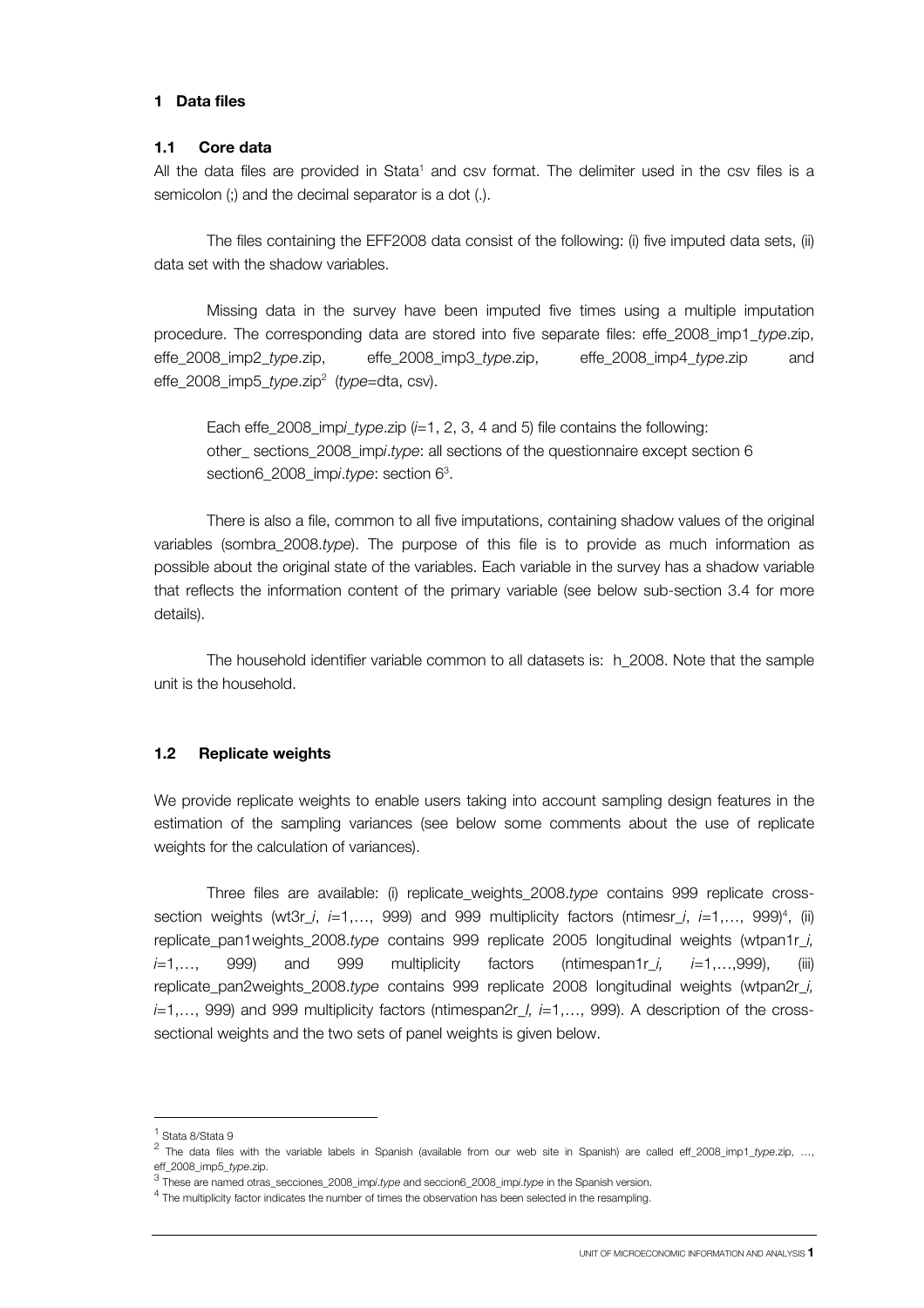## 1.3 Main results: tables and data used

The following files are also available:

- (i) File containing tables with the main results (pdf file). A first version of those tables based on preliminary imputations was published in the *Economic Bulletin*<sup>5</sup> .
- (ii) Definitions of the variables reported in the tables as Stata commands (Word file).
- (iii) Data files with the above constructed variables (5 of them, one for each imputed data set).

1

<sup>&</sup>lt;sup>5</sup> Spanish version published in December 10 and English version in July 2011.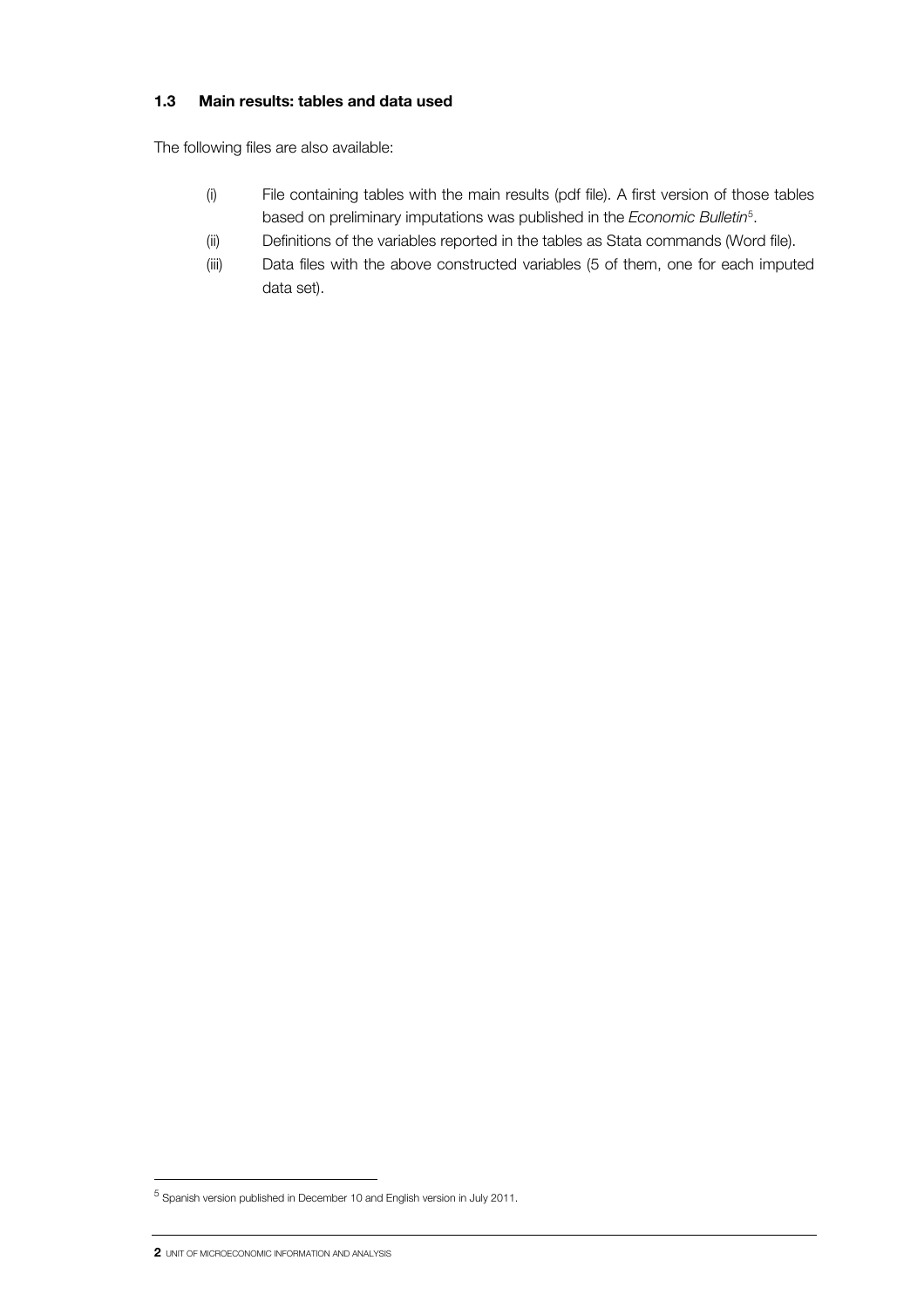#### 2 Linking EFF2005-2008 panel observations

The EFF2005 household identifier variable (h\_2005) is provided in order to allow the linking of households that participated in both the 2005 and 2008 waves. However, care should be taken in interpreting a panel household as the same household in the two waves since its composition may have changed substantially.

 The variable hogarpanel is an indicator that takes the value 1 for households that participated in both waves and zero otherwise.

 To identify individual members of a panel household that were part of the household in both waves the variable pan\_x*,* (x=1,…, 9) should be used. This variable takes the following values:

 $== 0$ : member number x in 2008 was not a member of the household in the previous wave

 $=$  y (y=1,..., 9): member number x in 2008 wave is the same person as member number y in 2005 wave

== missing: not a panel household

 To facilitate converting EFF household files into individual member files in order, for example, to link individuals instead of households we provide below some Stata code.

------------------------------------------------------------------------

\* FROM HOUSEHOLD TO INDIVIDUAL MEMBER FILES;

use C:\effe.dta;

j

keep p1 h\_2008 p1\_1\_\* p1\_2b\_\* p6\_32\_\*\_\*; reshape long p1\_1\_ p1\_2b\_ p6\_32\_@\_1 p6\_32\_@\_2 p6\_32\_@\_3, i(h\_2008) j(eff08\_miem); rensfix  $:$ <sup>6</sup> sort h\_2008 eff08\_miem; by h $2008$ : drop if  $n>p1$ ;

 <sup>-----------------------------------------------------------------------</sup> 

<sup>&</sup>lt;sup>6</sup> "rensfix \_" removes in this case suffix \_ at the end of variable names but this is not essential to the individual members linking described. Contrary to "renpfix" which is a Stata command, "rensfix" is a user written addition (by Jenkins and Cox) from Stata Technical Bulletin.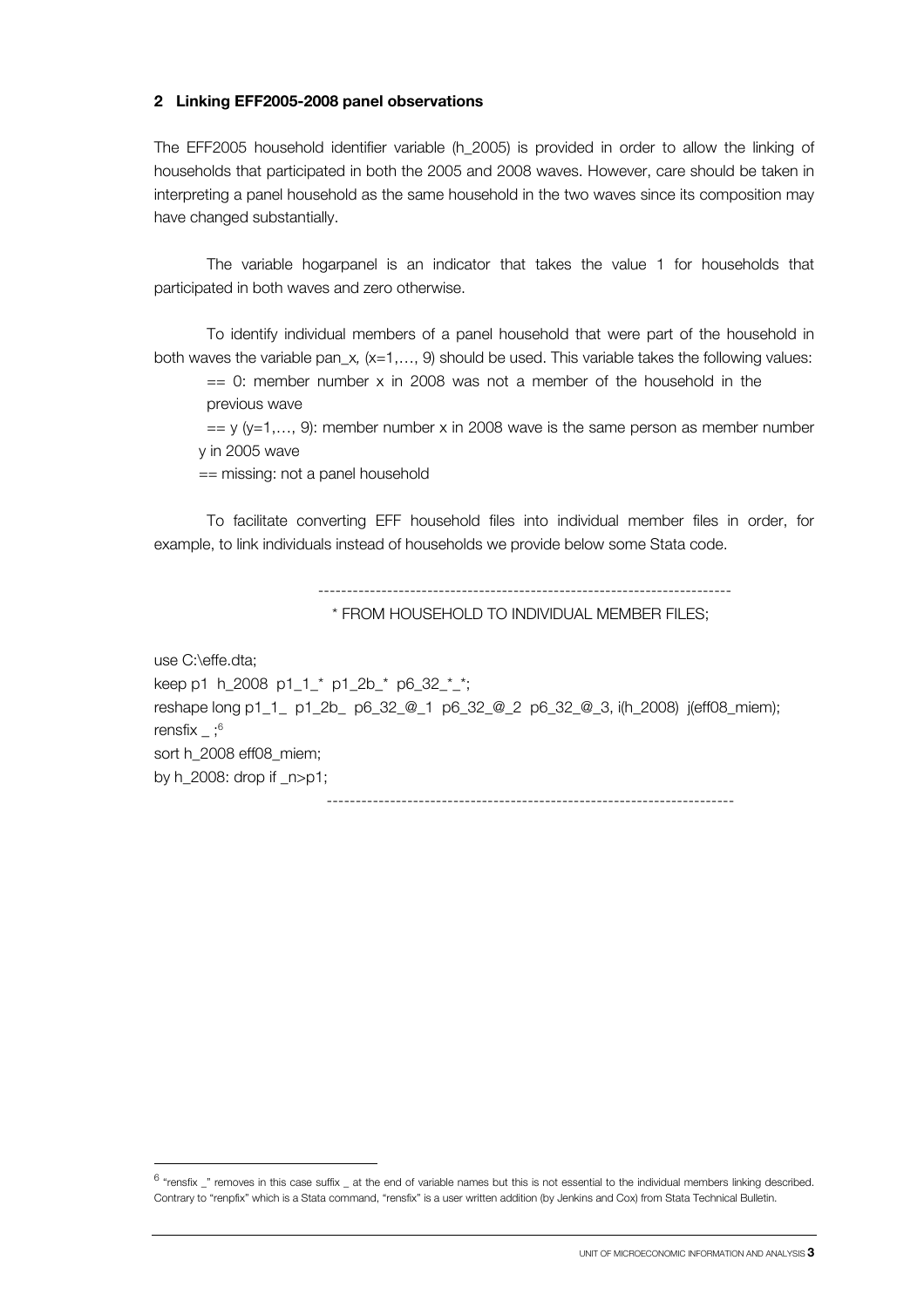### 3 Variables

The EFF was collected using a computer assisted personal interview (CAPI). A paper version of the CAPI questionnaire is provided on the web site (both in the original Spanish wording and in English). Month and place of birth variables ( p1\_2a\_*i,* p1\_2c\_*i,* p1\_2d1\_*i,* p1\_6\_*i*, p1\_6a\_*i*, p1\_6b\_*i*, *i*=1,…, 9) that appear in the paper questionnaire are not provided for anonimity reasons. For the same reasons, age has been top coded (and year of birth has been bottom coded accordingly). There are some mop-up questions which are only used for imputation and are not provided. In particular these are: p2\_12\_0, p2\_18\_0, p2\_9\_0, p2\_39\_0, p2\_43\_0, p2\_50\_0, p2\_55\_0, p2\_61\_0, p2\_55\_0b\_*i*, p2\_61\_0b\_*i*, *i*=1,…,3, p3\_6\_0, p3\_11\_0, p6\_49\_0\_*i*, *i*=1,…,9. Finally, p7\_13a is not in the data because no specific answers were recorded.

## 3.1 Naming of the questionnaire variables in the Stata files

The questionnaire variables in the data have been named according to some common patterns that should help in identifying the corresponding question.

These patterns are the following:

(i) The variable ps\_nn refers to question number nn in section s.

(ii) The variable ps\_nn\_m refers to question number nn in section s. Position m appears when question ps\_nn is asked several times. For example, when the same question is asked to each household member.

(iii) The variable ps\_nn\_m\_r refers to question number nn in section s. The letter m has the same meaning as before and position r appears when the question ps nn m is asked several times. For example, when details are asked on the characteristics of each self-employed job for each household member.

Examples:

The variable p2\_5 refers to question number 5, section 2.

The variable p2\_52\_2\_1 refers to question number 52, section 2, first loan for second property.

The variable p6\_3\_2 refers to question number 3, section 6, for the second household member.

The variable p6\_13\_4\_2 refers to question number 13, section 6, second paidemployment job of the fourth household member.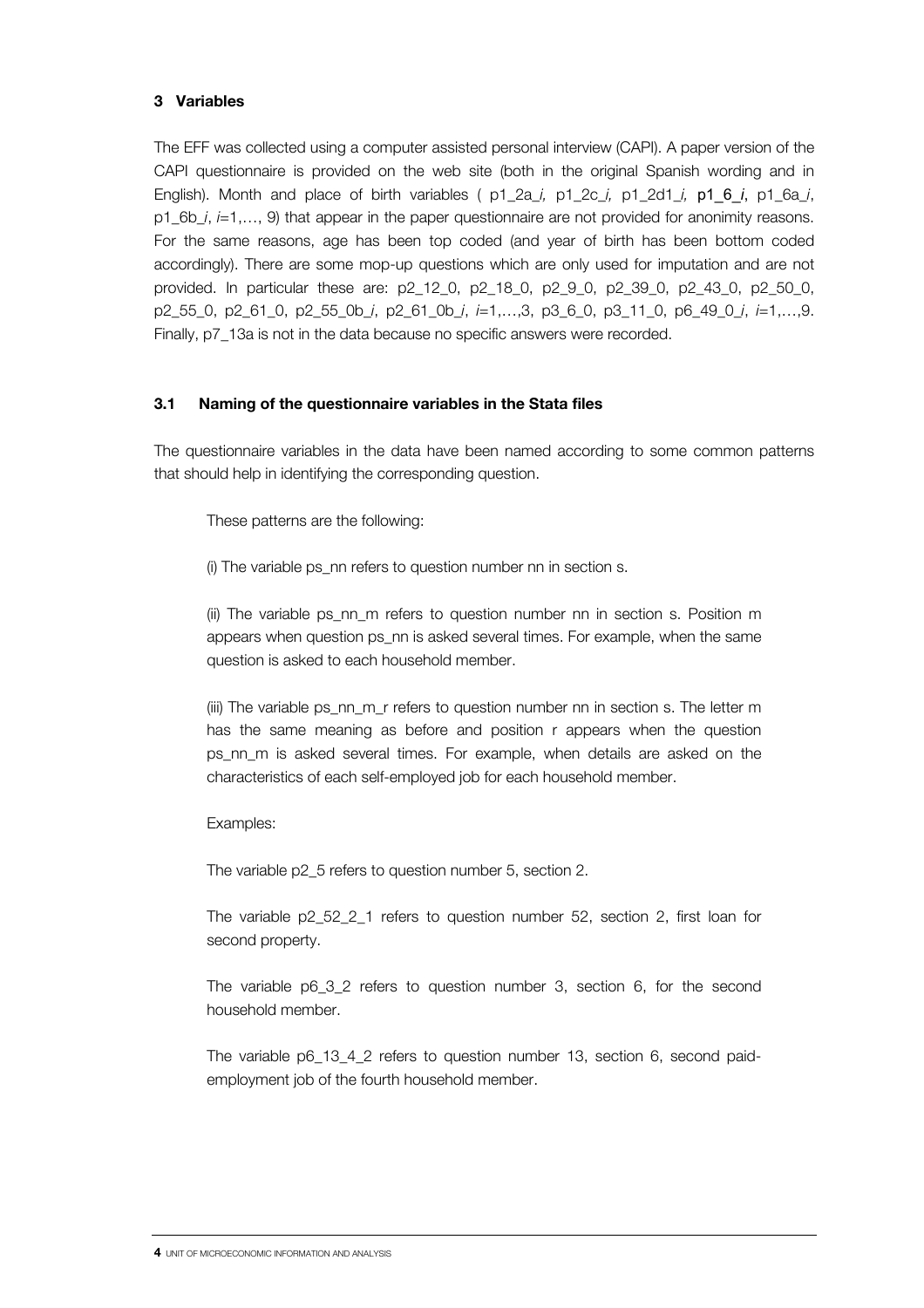## 3.2 Variables from questions with multiple answers<sup>7</sup>

For these questions we generate variables with a pattern equivalent to the previous one but adding after the number of the question the codes cX or sX (ps\_nncX\_m\_r o ps\_nnsX\_m\_r).

The use of these codes is determined as follows:

(i) Variables  $ps\_nncX_m_r$  correspond to questions where as many dummy variables are generated as alternative answers can be given by the respondent.

(ii) Variables ps\_nnsX\_m\_r correspond to questions where it is assumed that each respondent will answer no more than five options. This way, the variables created for each question of this kind are at most five (ending in s1, s2, s3, s4 and s5 in the Stata file). There is no ordering of the answers when more than one option is chosen by the respondent.

Examples:

1

Variable p6\_1c2\_1 refers to question number 1, section 6, current labour status of the first household member and second possible answer ("self-employed"). This variable can take two values: 0 and 1 (indicating no and yes, respectively).

Variable p6\_1c3\_1 refers to question number 1, section 6, current labour status of the first household member and third possible answer ("unemployed"). This variable can take two values: 0 and 1.

Variable p2\_42s1\_4 refers to question number 42.4, section 2, for the first answer of the household (question 2.42.4 of the questionnaire). This variable can take the values 1, 2, 3, 4, 5, 6, 7, 97. Note that for properties number 1, 2, and 3 p2\_42 is not a multiple choice question.

Variable p2\_42s2\_4 refers to question number 42.4, section 2, for the second answer given by the household (if any) (question 2.42.4 of the questionnaire). This variable can take the values 1, 2, 3, 4, 5, 6, 7, 97.

## 3.3 Constructed total household income variables

Also included in the data are two contructed total household income variables, one corresponding to the whole of 2007 (renthog) and the other to the month (during 2008 or 2009) in which the interview took place (mrenthog).

 These variables are calculated as the sum of labour and non-labour income of all household members. When the household fails to provide a value for one of those components we

 $^7$  When multiple answers are allowed, the different possible answers are followed by M in the paper questionnaire.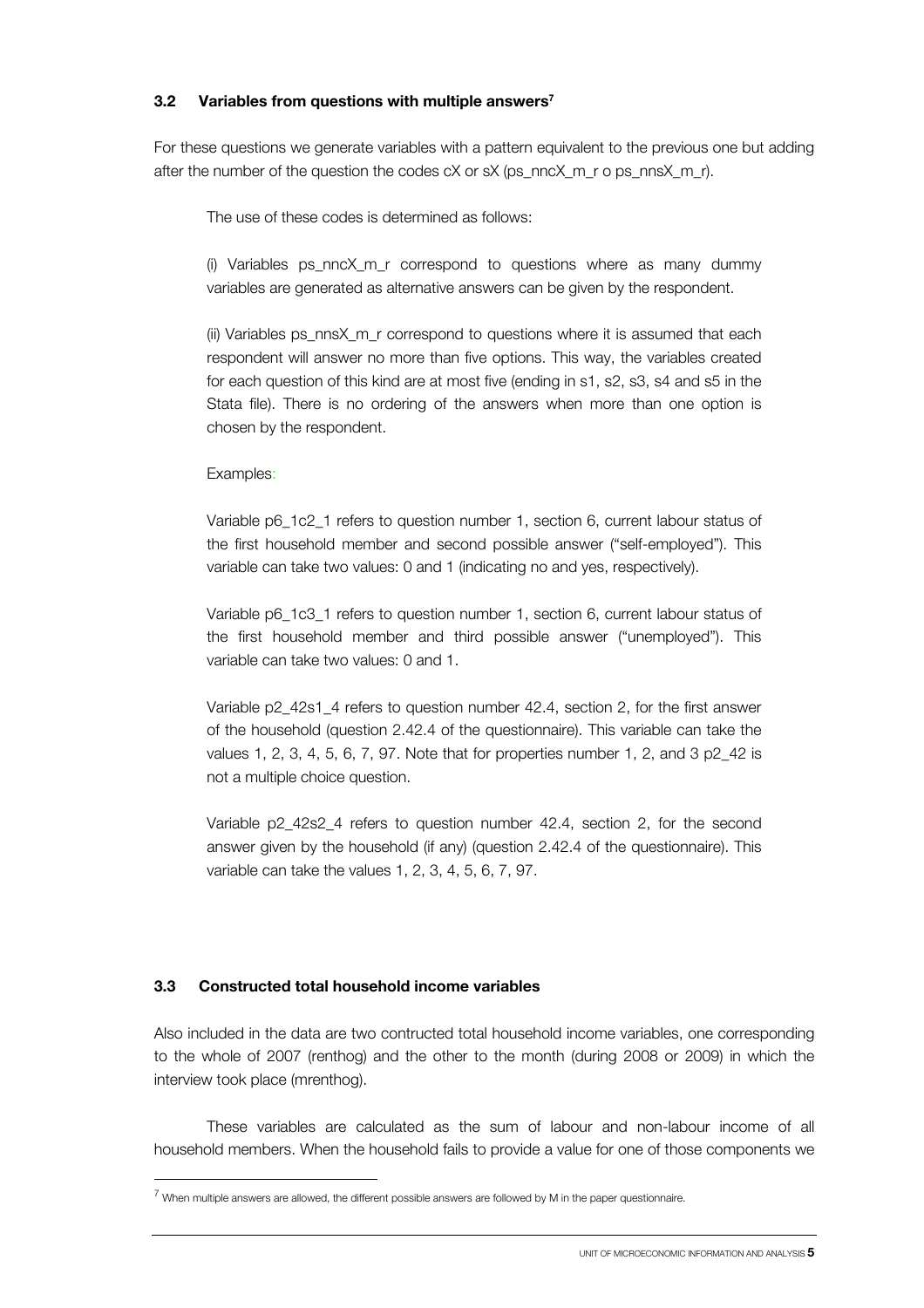perform a direct imputation of the total. Given that the income components have also been imputed it is also possible to construct an alternative imputation of total income based on the imputed components which obviously differs from directly imputed total income.

## 3.4 Shadow variables

Following the same naming pattern, a series of additional variables have been created (shadow variables) to facilitate the identification of the values that have been imputed. The only difference in the naming of these variables is that they start with "j" instead of "p".

 These variables can take the following values: 0, 1, 2050, 2051, 2052, 2053, and 2055. Their meanings are as follows:

1: complete observation 0: true missing, derived from the answer given by the household on a previous variable in the questionnaire. 2050: imputed value when the answer is 'Don't know' 2051: imputed value when the answer is 'No Answer' 2052: imputed value due to the lack of answer to other preceding variables. 2053: answered by the household but incorrect; value has been imputed. 2055: household does not answer a question contemplated in the questionnaire due to Capi or interviewer error

Only those observations with shadow values equal or higher than 2050 are to be imputed.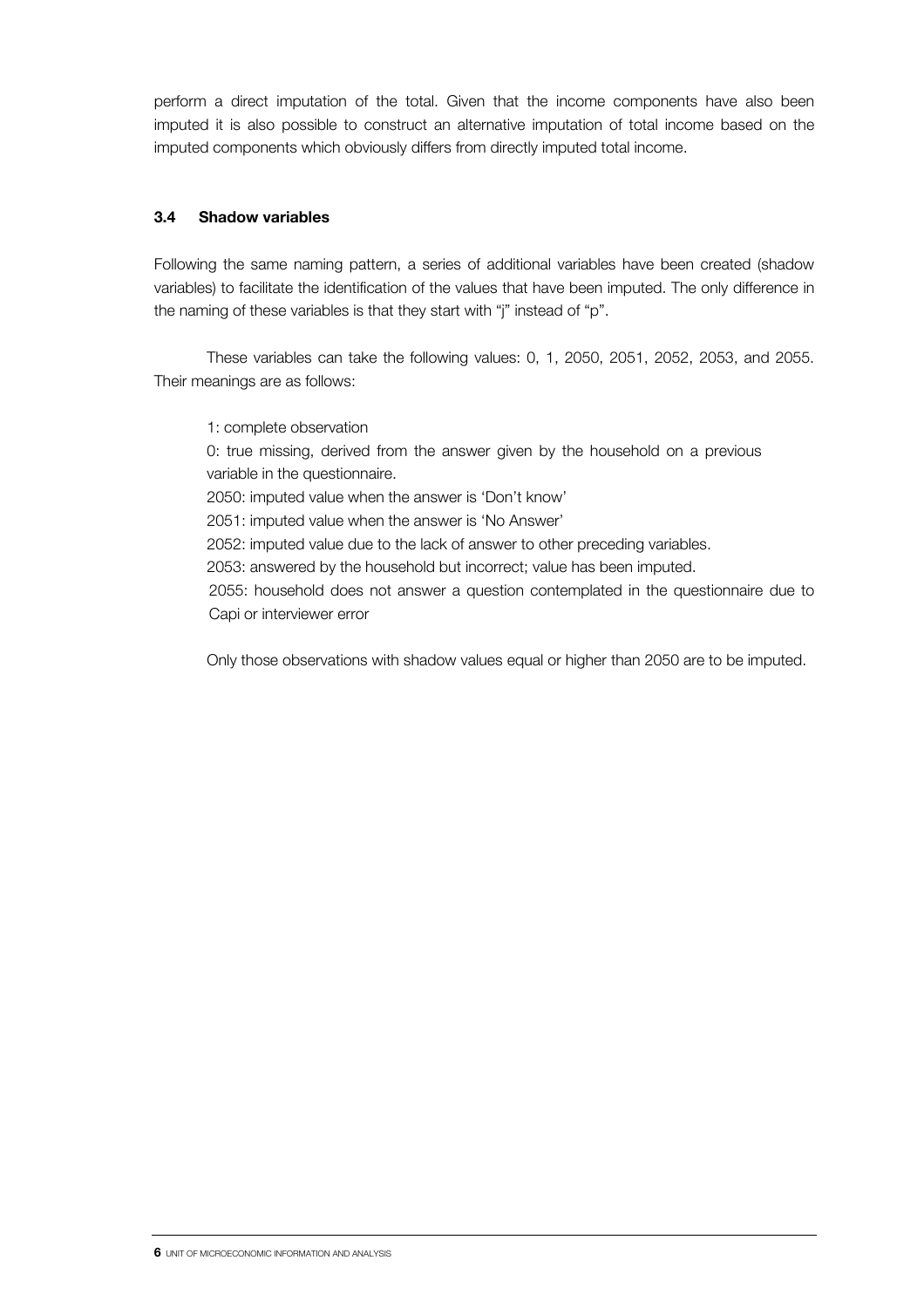### 4 Weights

We provide one set of cross-sectional weights (*facine3*) to compensate for (i) unequal probability of the household being selected into the sample given the oversampling of the wealthy in the EFF and geographical stratification, and (ii) differential unit non-response. In the construction of these weights account is also taken of the household composition and therefore the weight is the same for the household and for any of the household members. The sum of weights over all households in the sample is an estimate of the total number of households in the population at 2009Q1 (i.e. the weights reported are the inverse of the probability that a household is in the sample).

 Taking into account weights is crucial in obtaining population totals, means, and shares from the EFF data. However, there is some controversy on when weights should be used in regressions [Deaton (1997, Chapter 2) and Cameron and Trivedi (2005, Chapter 24) provide a very useful discussion on these issues]. Each user has to evaluate the situation given the objectives of the analysis at hand.

 Note that when analyzing small fractions of the sample, care should be taken in applying weights which have been constructed for the whole sample.

 Additionally to cross-section weights we provide two longitudinal sets of weights that compensate for differential non-response in the EFF2008 of the EFF2005 households. The first set (pesopan\_1) are adjusted to conform to the 2005 population and could be used to study transitions from a 2005 representative population to their 2008 situation. The second set (pesopan\_2) conform to the 2008 population and would be of use if interested in studying the 2005 situation of a representative 2008 population. In any case, care should be exercised in trying to infer results that are representative of the 2005 or the 2008 population from the panel subsample. Bover (2011) details how cross-sectional and longitudinal sample weights are constructed for the EFF.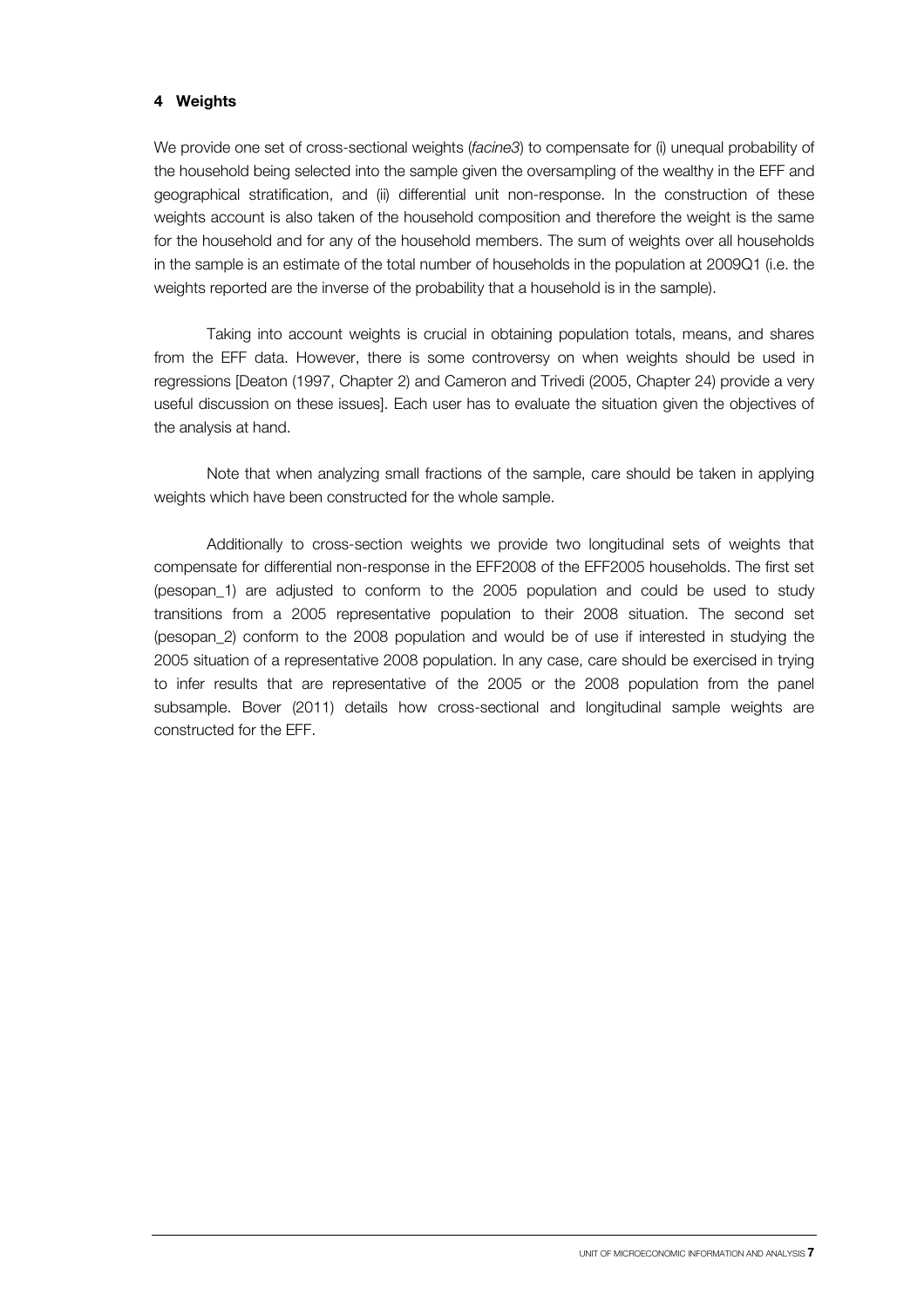#### 5 Imputation

Imputations are provided for the 'No Answer' or 'Don't Know' replies for all the variables in the survey, except very few variables where the NA/DK category exceeds 60% of the answers to the question or the observations are too few (see Appendix 1 for a list of those variables).

 The use of imputed values enables the analysis of the data with complete-data methods. However, the user is free to ignore the imputations we provide and obtain his/her own or work with explicit probability models for non-response (imputed values are identifiable through the corresponding shadow variable, as described above). For an introduction to the reasons for imputation and the choice of the imputation method used, see Bover (2004), and for a detailed description of imputation in the EFF, see Barceló (2006). The imputations provided so far are static in the sense that they do not use the information contained in other waves.

 For each missing value (i.e. NA/DK answer) we provide five imputed values. These imputations are stored as five distinct datasets (five 'implicates'). One distinct advantage of using multiple imputations (MI) is to be able to assess the uncertainty associated with the imputation process [see Rubin (1987)].

 To make inferences from the five multiply imputed datasets one has (1) first to analyze each of the five datasets by complete-data methods and (2) then combine the results.

 Suppose the interest lies in a point estimate of some parameter *Q* (e.g. mean, median, regression parameter) and that for each of the five imputed datasets we have obtained an estimate of  $Q$  (using standard complete-data methods), denoted  $\hat{Q}_i$ . The MI point estimate of  $Q$  ,  $\overline{Q}$  , is the average of the five complete data estimates

$$
\overline{Q} = \frac{1}{5} \sum_{i=1}^{5} \hat{Q}_i
$$

The variance associated with this estimate *Q* has two components:

(i) the within imputation sampling variance  $W$  which is the average of the five complete-data variance estimates  $(\hat{V}_i)$  :

$$
W = \frac{1}{5} \sum_{i=1}^{5} \hat{V}_i
$$

(ii) the between imputations variance which reflects the variability due to imputation uncertainty and is the variance of the complete data point estimates:

$$
B=\frac{1}{4}\sum_{i=1}^5(\hat{Q}_i-\overline{Q})^2
$$

The total variance for  $\overline{Q}$  is given by:

$$
T = W + (6/5)B
$$

 In practice, to obtain MI estimates of the type just described, the user may find useful some of the following alternatives: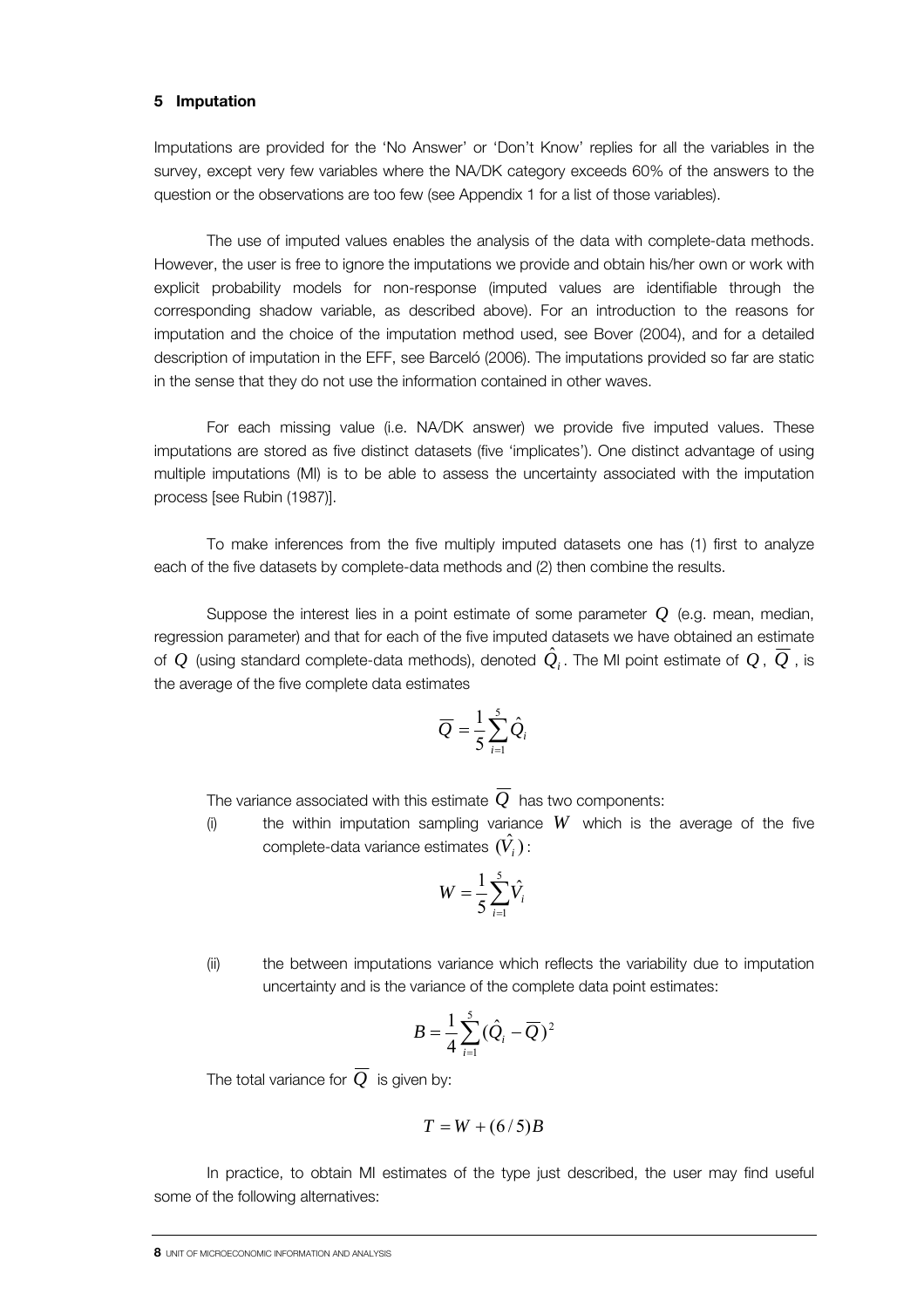- (i) if only means or similar statistics are of interest, an alternative to analyzing separately the five datasets and combining the results is to construct a dataset containing the five imputed datasets successively (i.e. a unique dataset where the number of observations is five times the actual number of respondents), divide the weight variable (*facine3*) by five, and calculate the statistic.
- (ii) Stata users may find helpful to download and use the procedures described in Carlin et al. (2003, 2008) for manipulating and analyzing MI datasets.
- (iii) Finally, for general modelling outcomes, the user has to perform the analysis five times and combine them following the formulae above. To help see the simplicity of combining the results from the five datasets we include below few lines of Stata code that would provide the combined results (MI point estimate and its standard error) from inputting the five point estimates and five standard errors.

 Usually it may suffice to do the exploratory analysis with one or two of the MI datasets and only use all of the five datasets for final results.

--------------------------------------------------------------------------

\*OVERALL ESTIMATES ;

use c:\input.dta;

\*the file input.dta should contain five observations and two variables which are the point estimate (called here bmean) and the standard error (called here bsemean) for each of the five datasets; gen ni=5;

set type double;

```
gen varmean=bsemean*bsemean;
```
egen w=mean(varmean);

egen qbar=mean(bmean);

gen dev=(bmean-qbar)\*(bmean-qbar);

egen be=sum(dev);

replace be=be\*(1/(ni-1));

gen totvar=w+(1+(1/ni))\*be;

gen sqrttotvar=sqrt(totvar);

\* qbar denotes the overall point estimate, totvar the overall variance (within and between component), and sqrttvar the overall standard error;

format qbar totvar sqrttotvar %12.1f;

list;

-------------------------------------------------------------------------------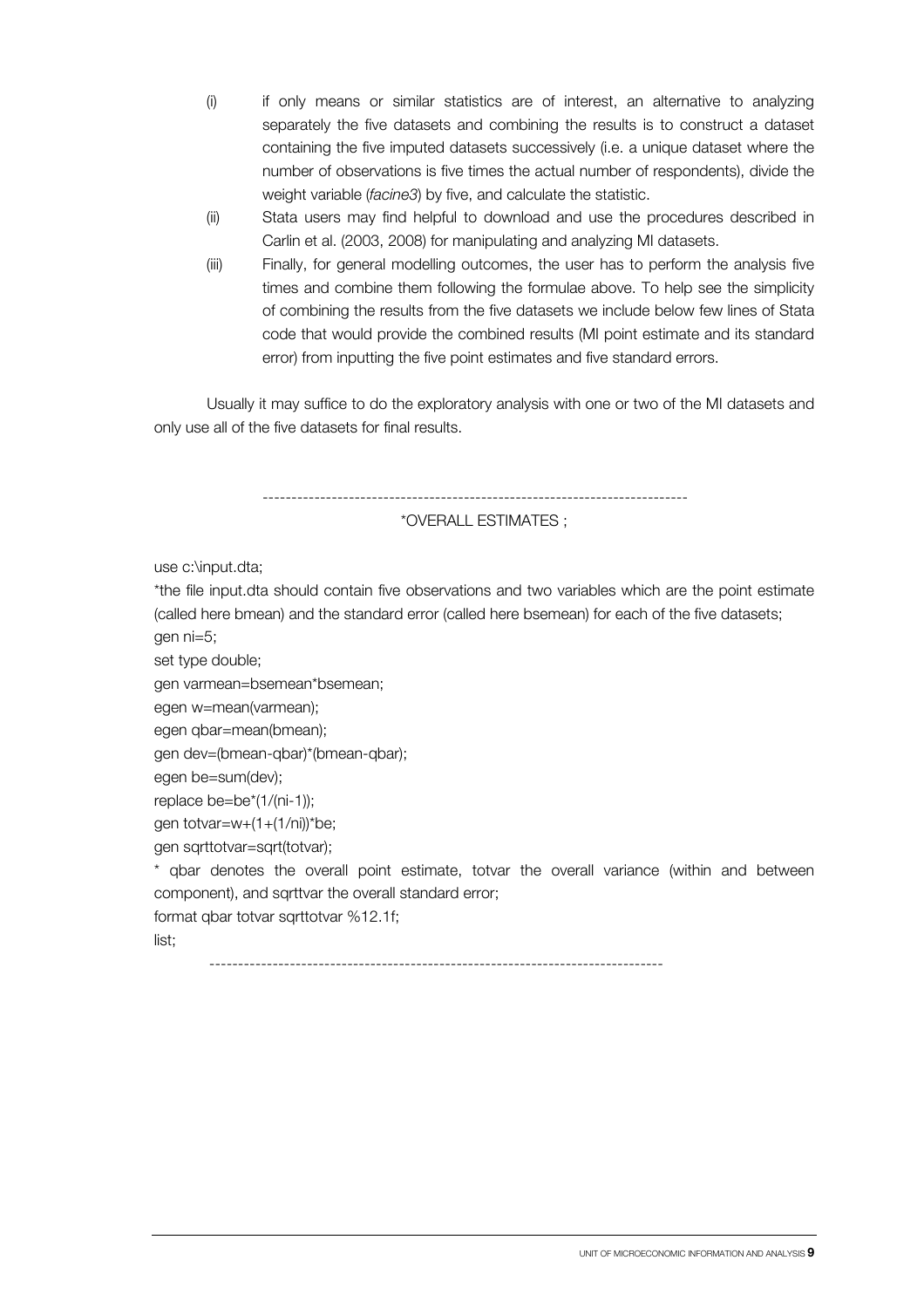#### 6 Standard error calculations

Samples designed for surveys rarely consist in simple random sampling from the population. They usually involve some (i) stratification and/or (ii) clustering. To calculate the sampling variance of estimates of interest one needs to take into account these characteristics of the sample design. Stratification may increase the precision of estimates over simple random sampling if, for example, means are different across strata. Some clustering (i.e. sampling first clusters or primary sampling units – *secciones censales –* and then choosing households from within each cluster) is usual sampling practice in order to reduce costs but it may diminish precision if household characteristics are similar within clusters. Therefore, the use of standard random sample formulas for evaluating the sampling variance may be misleading.

 For simple sample designs and simple statistics appropriate variance formulas can be derived using Taylor approximations. Alternatively, bootstrap is a more computer intensive method widely used [first introduced in Efron (1979); see Horowitz (2001)]. Bootstrap samples repeatedly from the original sample with replacement. The drawing of these repeated samples is done taking into account the sample design. At each resampling the statistic of interest is evaluated and stored. The variability of these resampling statistics is used as a measure of the variance of the original sample statistic.

 However, taking stratification and clustering sampling features into account, either analytically or by bootstrapping, requires the availability of stratum and cluster indicators. Generally, Statistical Offices or survey agencies do not make them available for confidentiality reasons.

 Alternatively, to enable more accurate variance estimates with the EFF data without disclosing stratum or cluster information we provide 999 replicate weights<sup>8</sup>. This number of replicates is regarded as sufficient to estimate the tails of the distribution. For variance estimation a smaller number would be needed.

 With a set of replicate weights the variance can be estimated from repeated estimation of the statistic of interest for each of the 999 replicate weights. This is an alternative to 999 bootstrap resampling estimates using stratum and cluster indicators (and a unique weight).

 Below we include some Stata code as an example on how one could proceed to estimating the variance for the first implicate data set, i.e.  $V_1$  in the notation of the previous section<sup>9</sup>.

10 UNIT OF MICROECONOMIC INFORMATION AND ANALYSIS

j

<sup>8</sup> These are the variables wt3r\_*i, wtpan1r\_i, wtpan2r\_i, i=* 1, …, 999 in the replicate weights files, as described in sub-section 1.2.<br><sup>9</sup> This should be repeated for the rest of the implicates to obtain  $\bm{W}$ 

 $^{9}$  This should be repeated for the rest of the implicates to obtain  $W$  .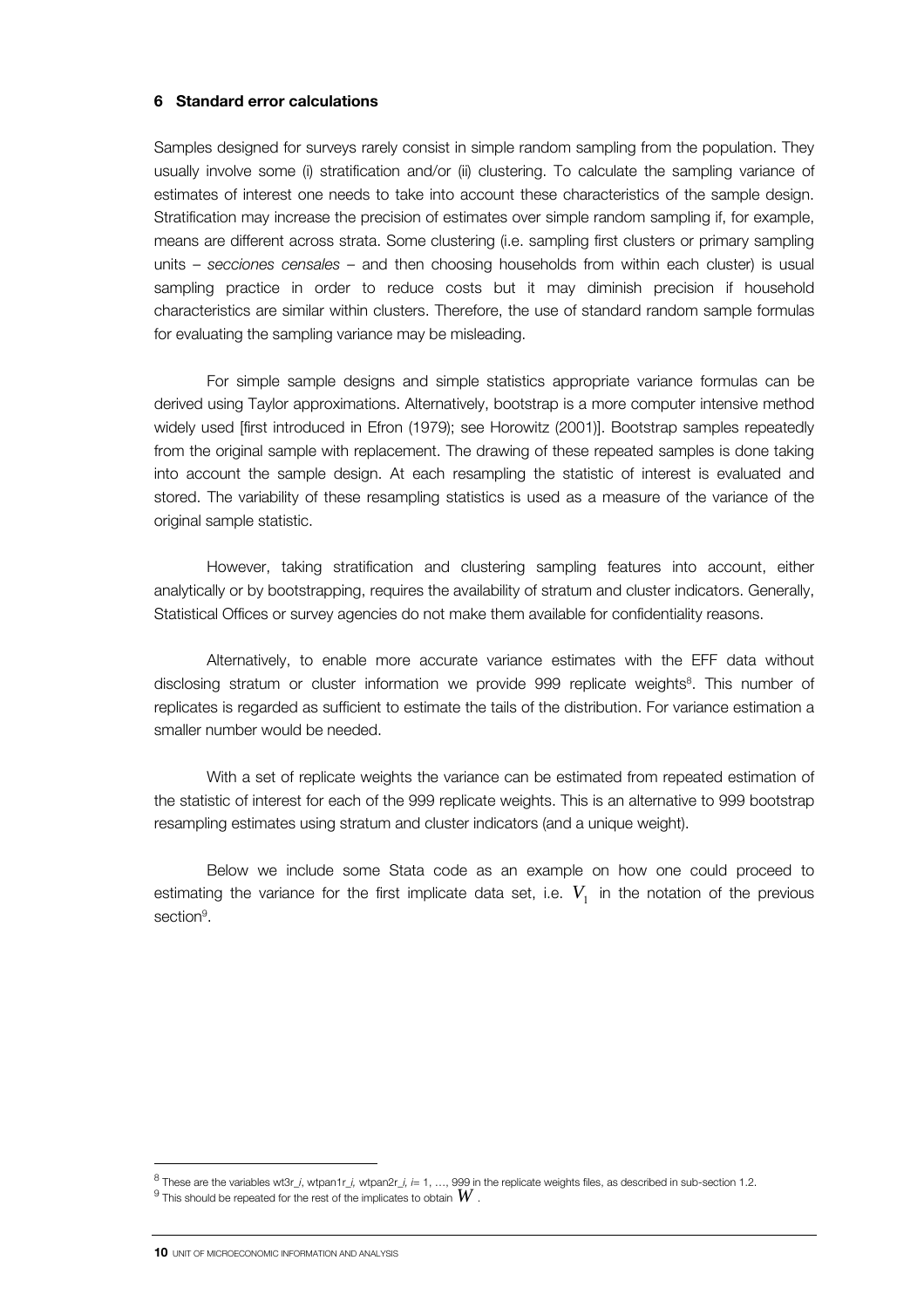#### --------------------------------------------------------------------------

## \* STANDARD ERRORS USING REPLICATE WEIGHTS (FOR THE FIRST IMPLICATE); \* HERE, FOR EXAMPLE, FOR THE MEDIAN;

\* A.- Statistic of interest: original sample weighted median of the variable riquezanet;

\* To calculate the statistic of interest we use here the Stata procedures described in Carlin et al. (2003);

```
miset using c:\eff; 
mido pctile medvivpr=riquezanet [pweight=facine3]; 
mido list medvivpr in 1/2; 
mido drop if _n>1; 
mici, indiv: medvivpr; 
clear;
```
\* B.- OBTAINING THE STANDARD ERROR (FOR ONE OF THE FIVE IMPLICATE DATA SETS).

```
* FIRST IMPLICATE;
```
\* We first merge our data with the replicate weights file; use c:\eff1; sort h\_2008; merge h\_2008 using c:\replicate\_weights\_2008; tab \_merge; drop \_merge; save c:\eff1wdata.dta;

```
* First bootstrap sample and its weighted median; 
pctile medhp=riquezanet [pweight=wt3r_1]; 
list medhp in 1/2; 
keep medhp; 
drop if _n>1; 
save c:\loop1, replace;
clear;
```

```
* Reps-1 bootstrap samples and their weighted medians; 
set output error;
forvalues s=2/999 {; 
use c:\eff1wdata.dta; 
pctile medhp=riquezanet [pweight=wt3r_`s'] ; 
drop if _n>1; 
append using c:\loop1; 
save c:\loop1, replace;
drop all:
         }; 
set output proc; 
use c:\loop1; 
*The summarize command will provide the sampling standard error of the median in the first 
imputed data set, (V_1)^{\frac{1}{2}} ;
sum; 
clear; 
 -------------------------------------------------------------------------------
```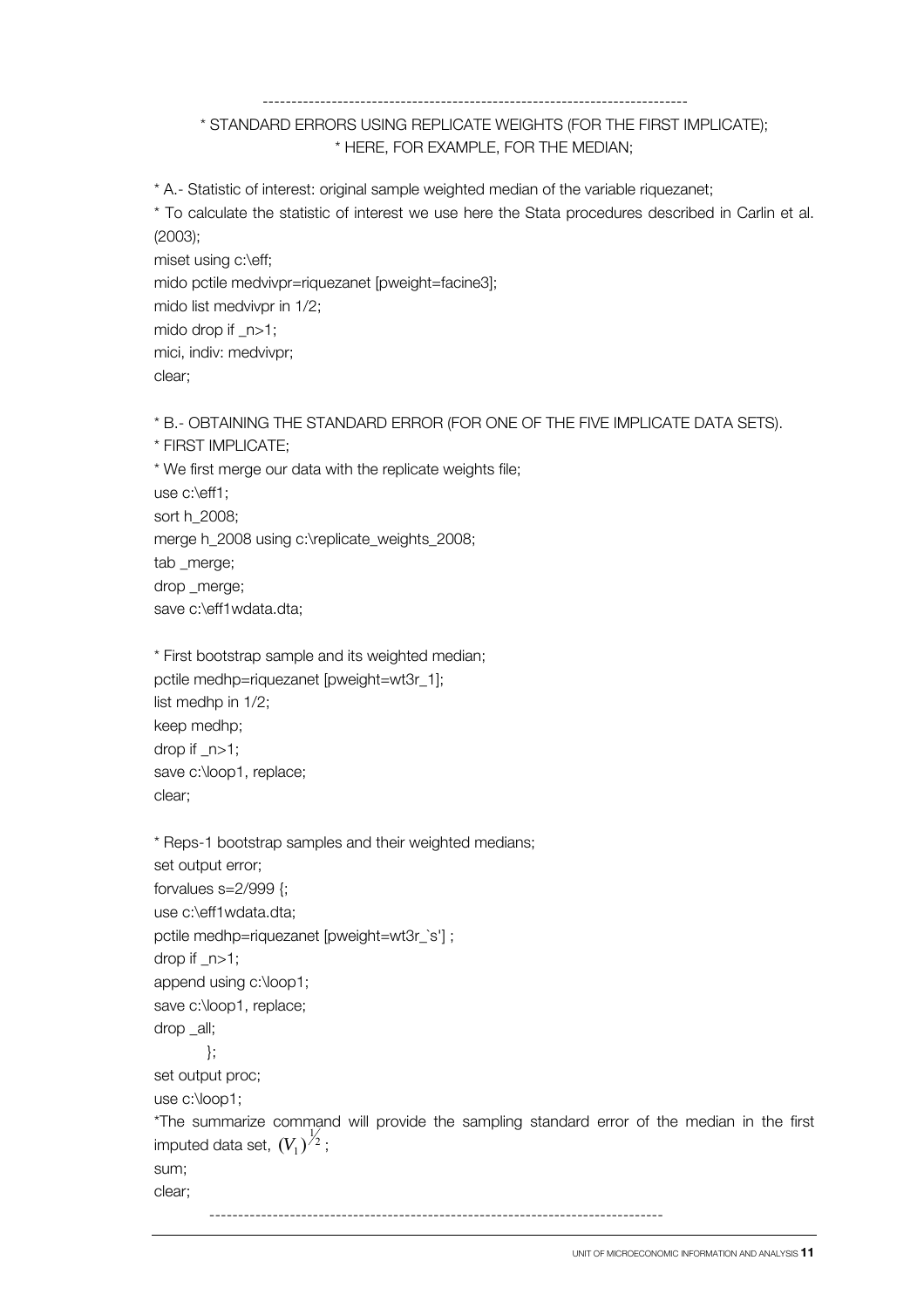#### **REFERENCES**

BARCELÓ, C. (2006). *Imputation of the 2005 Wave of the Spanish Survey of Household Finances (EFF)*, Occasional Paper N° 0603, Banco de España*.* 

BOVER, O. (2011). *The Spanish Survey of Household Finances (EFF): Description and Methods of the 2008 Wave, Occasional* Paper Nº 1103, Banco de España.

CAMERON, A. C., and P. K. TRIVEDI (2005). *Microeconometrics: Methods and Applications,* Cambridge University Press.

CARLIN, J. B., N. LI, P. GREENWOOD, and C. COFFEY (2003). 'Tools for analyzing multiple imputed datasets', *The Stata Journal,* 3, pp. 226-244.

CARLIN, J. B., J.C. GALATI, and P. ROYSTON (2008). 'A new framework for managing and analyzing multiply imputed data in Stata', *The Stata Journal, 8*, pp. 49-67.

EFRON, B. (1979). 'Bootstrap methods: another look at the jackknife', *Annals of Statistics,* 7, pp. 1-26.

DEATON, A. (1997). *The Analysis of Household Surveys,* The World Bank, The John Hopkins University Press.

HOROWITZ, J. L. (2001). 'The Bootstrap', in *Handbook of Econometrics, Volume 5,* edited by J. J. Heckman and E. Leamer, Elsevier Science.

RUBIN D. B. (1987). *Multiple Imputation for Nonresponse in Surveys,* Wiley.